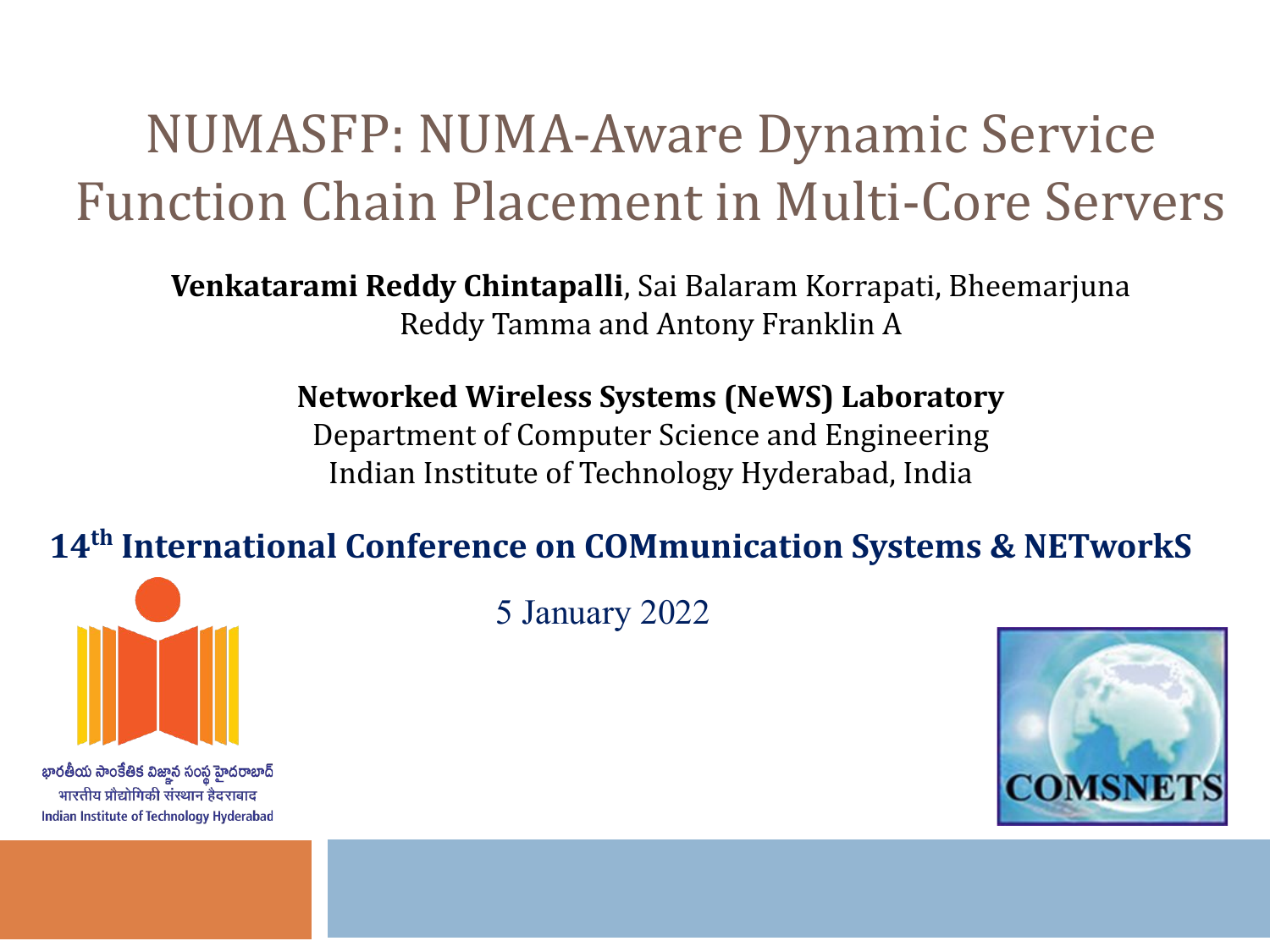



Network Function Virtualization (NFV)

- **2**
- Hardware (middlebox)  $\rightarrow$  Software (VNFs)



Classic approach NFV approach





Virtualization **Techniques** EDGE #1 EDGE

**Low Throughput** 

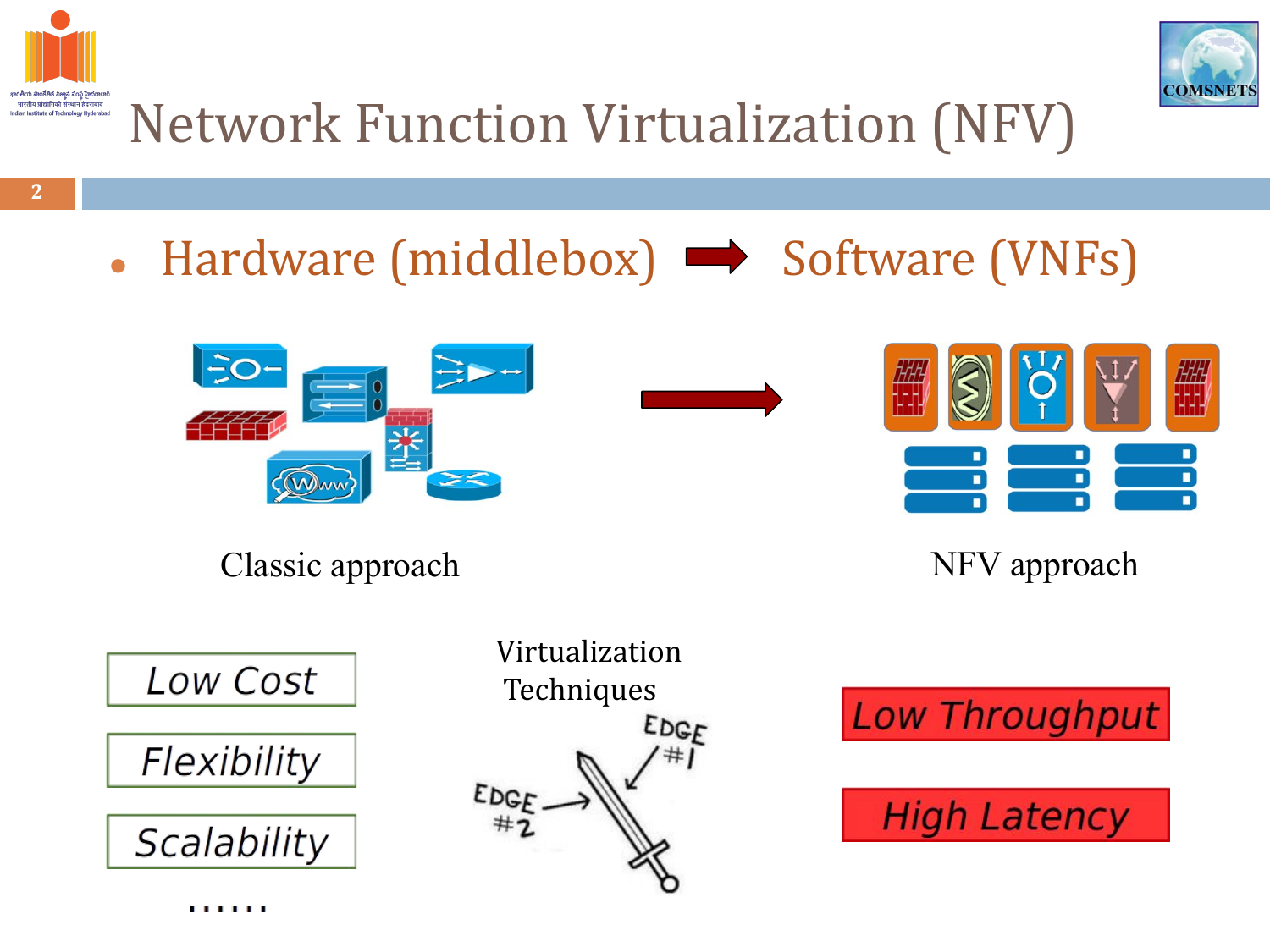

Core [n]

L<sub>2</sub> Cache

Programmable request

rate controller

(controlled with MBA)

. . . . . . .

iMC

Node #1

# Multi-core System Architecture

#### **3**

భారతీయ సాంకేతిక విజ్ఞాన సంస్థ హైదరాబాద్ भारतीय प्रौद्योगिकी संस्थान हैदराबाद

- CPU cores are grouped into NUMA nodes
- Each core in a node may contend for shared resources
	- Intra-node contention
		- Last Level Cache (LLC)
		- integrated Memory Controller (iMC)
	- Inter-node contention
		- Quick Path Interconnect (QPI)

An example of a modern multi-core architecture

VNF consolidation causes throughput degradation ranges from 12% to 50% as more VNFs are consolidated on the same server[1][2]

[1] Zeng C, Liu F, Chen S, Jiang W, Li M. Demystifying the performance interference of co-located virtual network functions, In Proc. of *IEEE INFOCOM*, 2018 [2] Manousis A, Sharma RA, Sekar V, Sherry J. Contention-Aware Performance Prediction For Virtualized Network Functions, In Proc. of *ACM SIGCOMM,* 2020

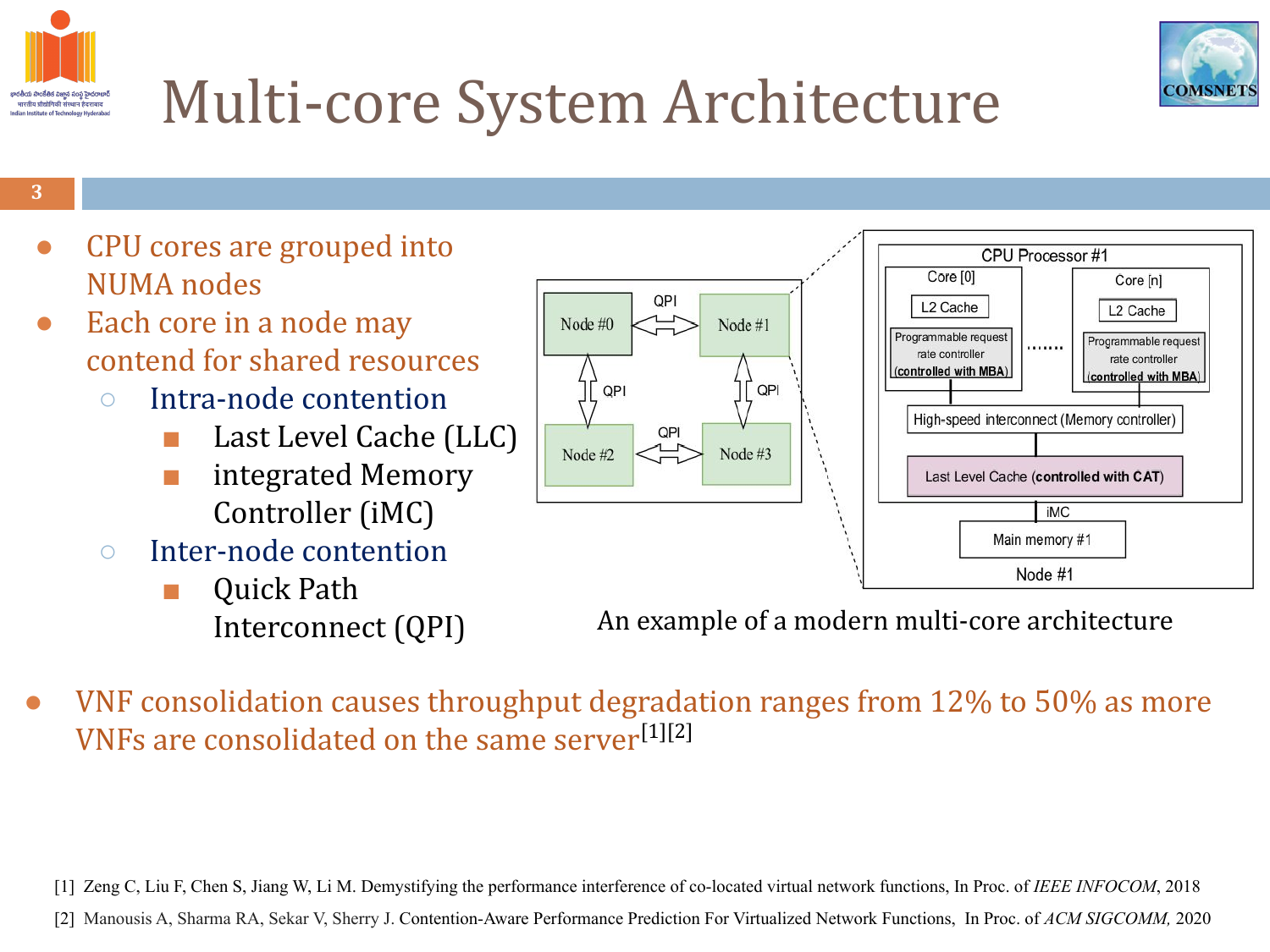



# Recent Studies on NUMA Impact

**4**

**Service Function Chain (SFC)** 



- Recent studies<sup>[1][2]</sup> demonstrated randomly placing VNFs of an SFC has a significant impact on the performance degradation
	- Due to inter-node resource contention
- But these works overlooked
	- Intra-node contention
	- Performance guarantee between running SFCs
	- Impact of dynamic variation in SFC traffic

[1] Zheng Z, Bi J, Yu H, Wang H, Sun C, Hu H, Wu J. Octans: Optimal placement of service function chains in many-core systems, in Proc. of *IEEE TPDS,* 2021

[2] Sieber C, Durner R, Ehm M, Kellerer W, Sharma P. Towards optimal adaptation of nfv packet processing to modern cpu memory architectures, In Proc. of *ACM CAN,* 2017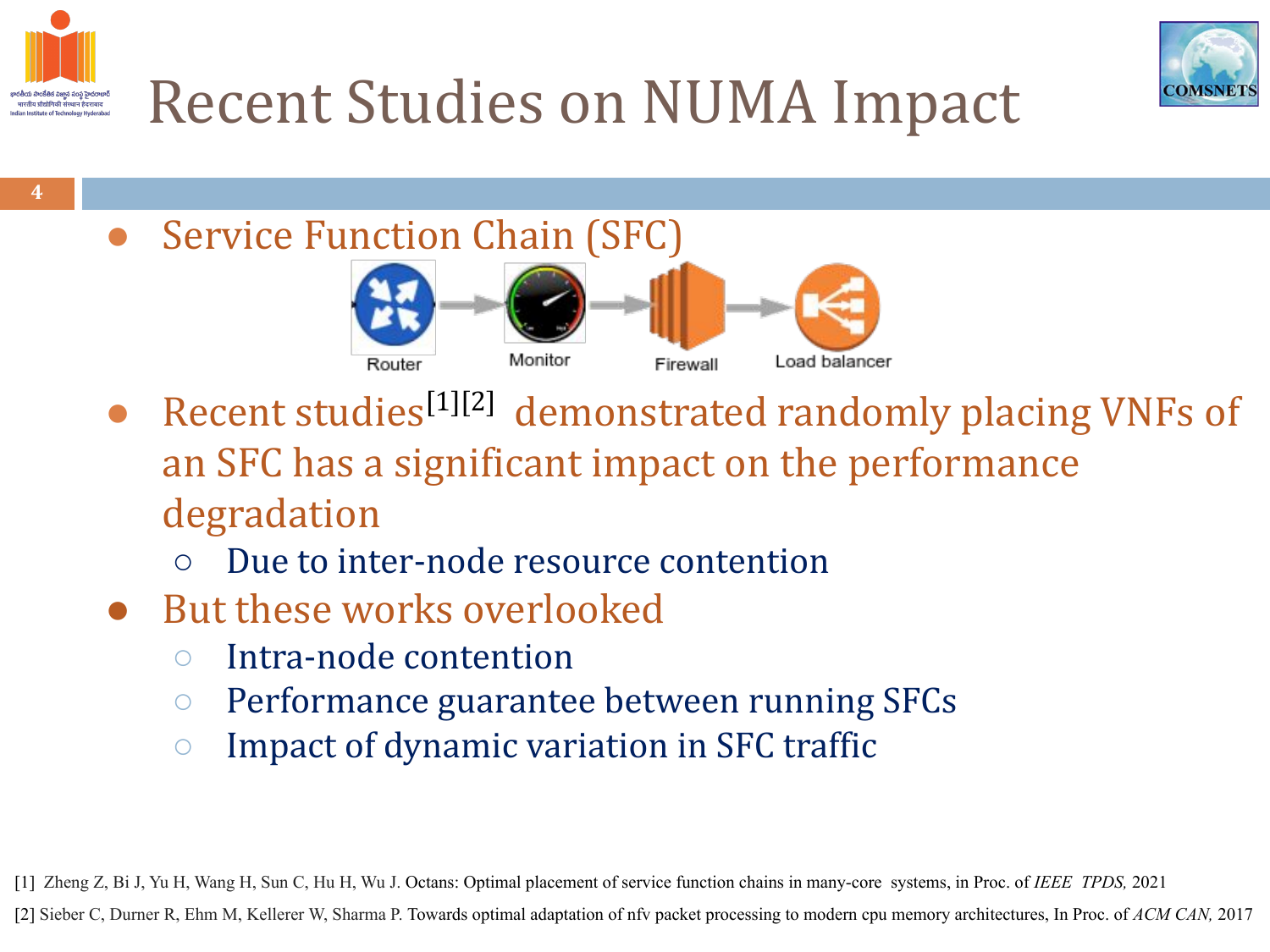



# Motivation (NUMA Impact- SFC)

**5**





Variation in SFC throughput vs. input traffic rate for running VNFs in different combinations of *Node 0* and *Node 1*. *VNF1: Basic Monitor; VNF2: Router; VNF3:Simple Forward*

- When SFC is placed in remote node  $(1 1 1)$ , the performance degrades by *22%* due to remote memory access overhead
- Randomly selecting cores to place VNFs in an SFC (1-0-1) can result in *52%* lower throughput compared to an optimal placement solution  $(0 - 0 - 0)$ l<br>L

Recommends to place all VNFs of an SFC in the same node. Migrate SFCs/VNFs between nodes based on traffic rates to increase their throughput and thereby meeting the SLAs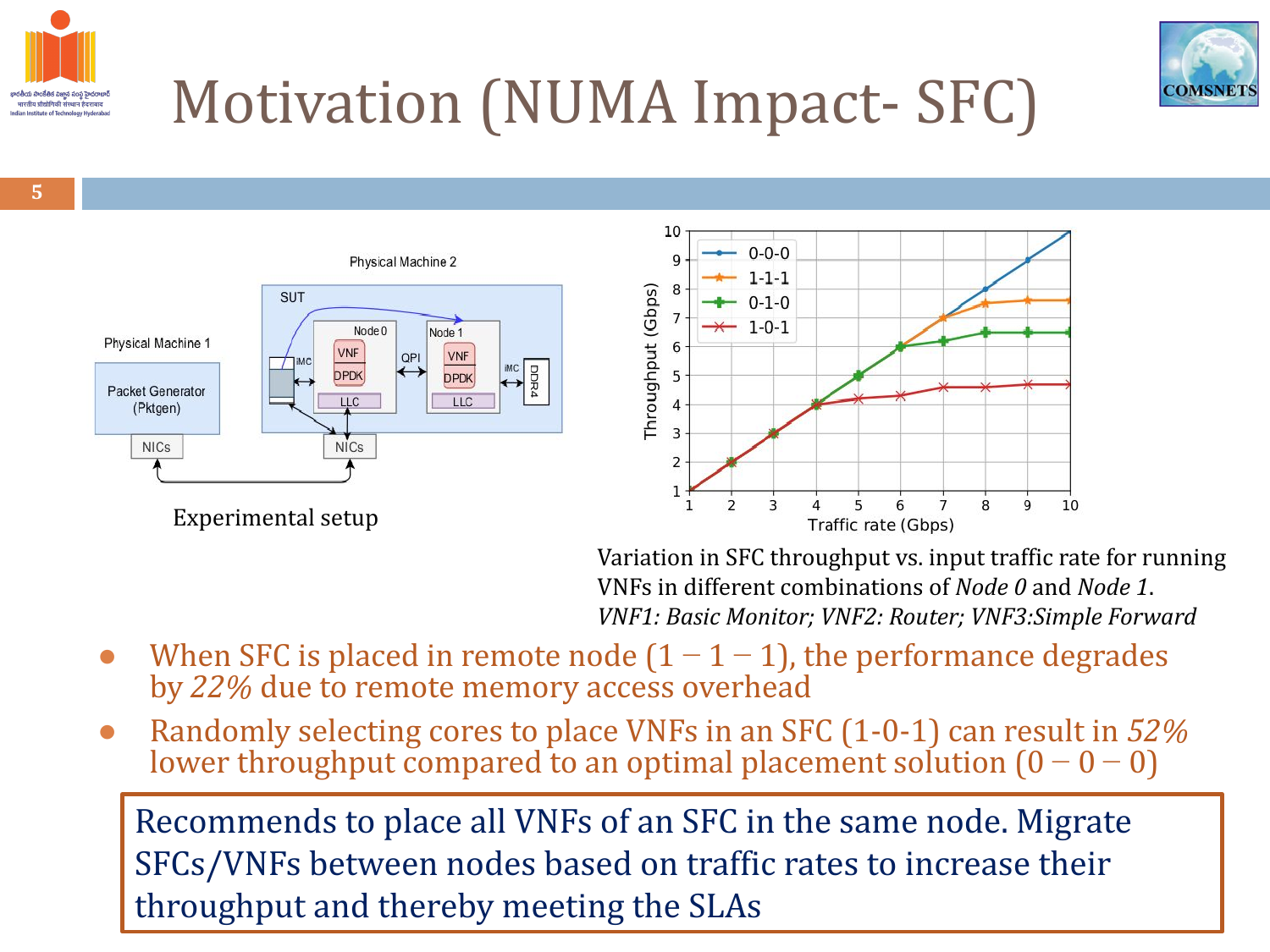

#### భారతీయ సాంకేతిక విజ్ఞాన సంస్థ హైదరాబాద్ भारतीय प्रौद्योगिकी संस्थान हैदराबाद VNF Migration between NUMA Nodes dian Institute of Technology Hyderabar



The effect of VNF migration between NUMA nodes on VNF performance in a server

- Initially, VNF is running in *Node 1*
- Migrate VNF to *Node 0* at 13<sup>th</sup> sec and notice seamless migration with a minimal performance impact in the immediate second
- Docker feature *cpuset* used to migrate VNF between cores in a server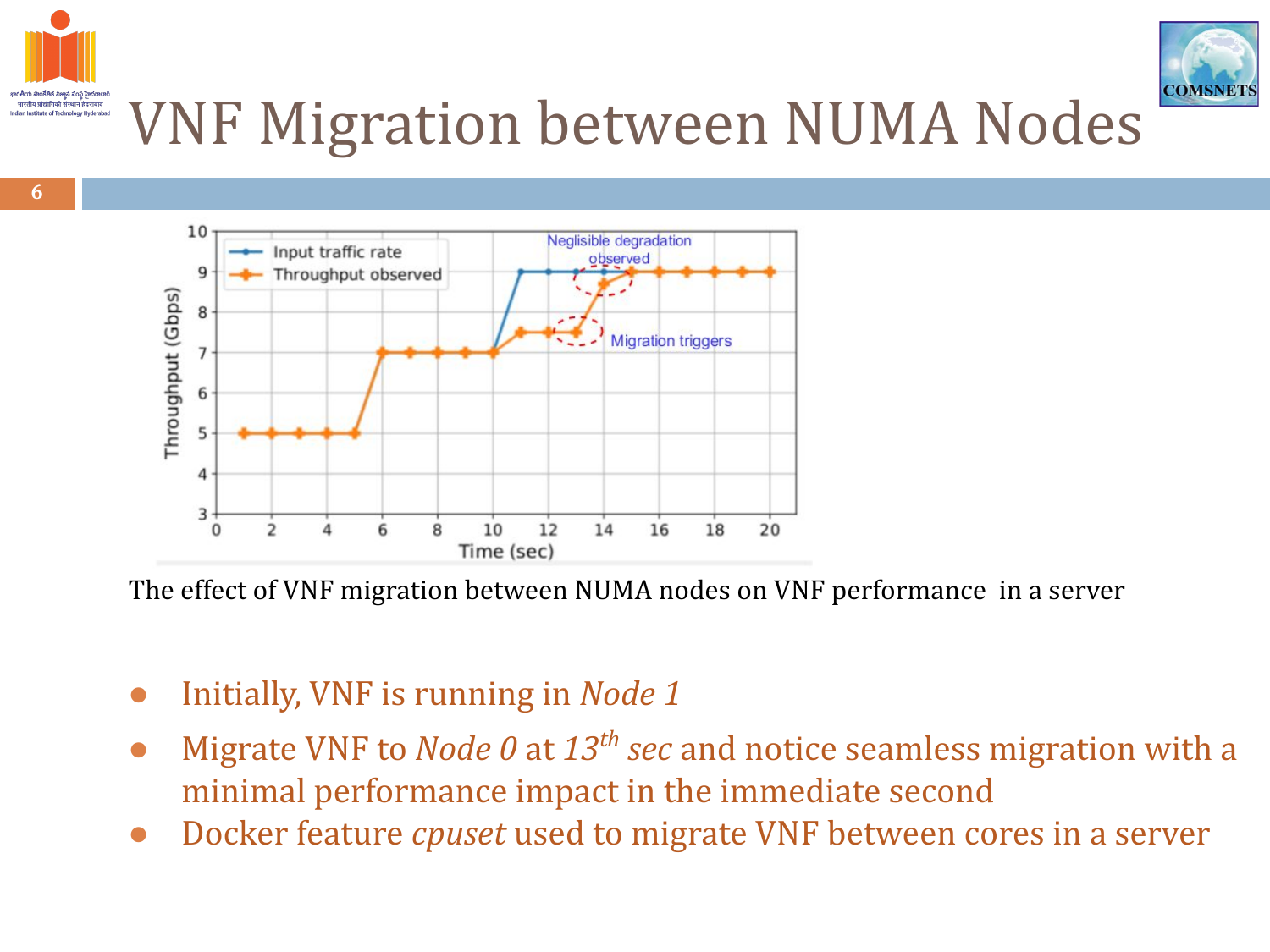



- Recent works<sup>[1],[2],[3]</sup> identified that contention at LLC is one of the primary causes for performance degradation
- Addressed it by LLC resource partitioning using Intel's Cache Allocation Technology (CAT) mechanism[4]

#### Is LLC isolation sufficient to ensure performance isolation?

- [1] Veitch P, Curley E, Kantecki T. Performance evaluation of cache allocation technology for nfv noisy neighbor mitigation, In Proc. of I*EEE NetSoft,* 2017
- [2] Tootoonchian A, Panda A, Lan C, Walls M, Argyraki K, Ratnasamy S, Shenker S. Resq: Enabling slos in network function virtualization, In Proc. of *ACM NSDI,* 2018
- [3] Li B, Wang Y, Wang R, Tai C, Iyer R, Zhou Z, Herdrich A, Zhang T, Haj-Ali A, Stoica I, Asanovic K.RLDRM: closed loop dynamic cache allocation with deep reinforcement learning for network function virtualization, In Proc. of *IEEE Netsoft,* 2020
- [4] Andrew Herdrich, Edwin Verplanke, Priya Autee, Ramesh Illikkal, Chris Gianos, Ronak Singhal, and Ravi Iyer. Cache qos: From concept to reality in the intel® xeon® processor e5-2600 v3 product family, In Proc. of *IEEE HPCA*, 2016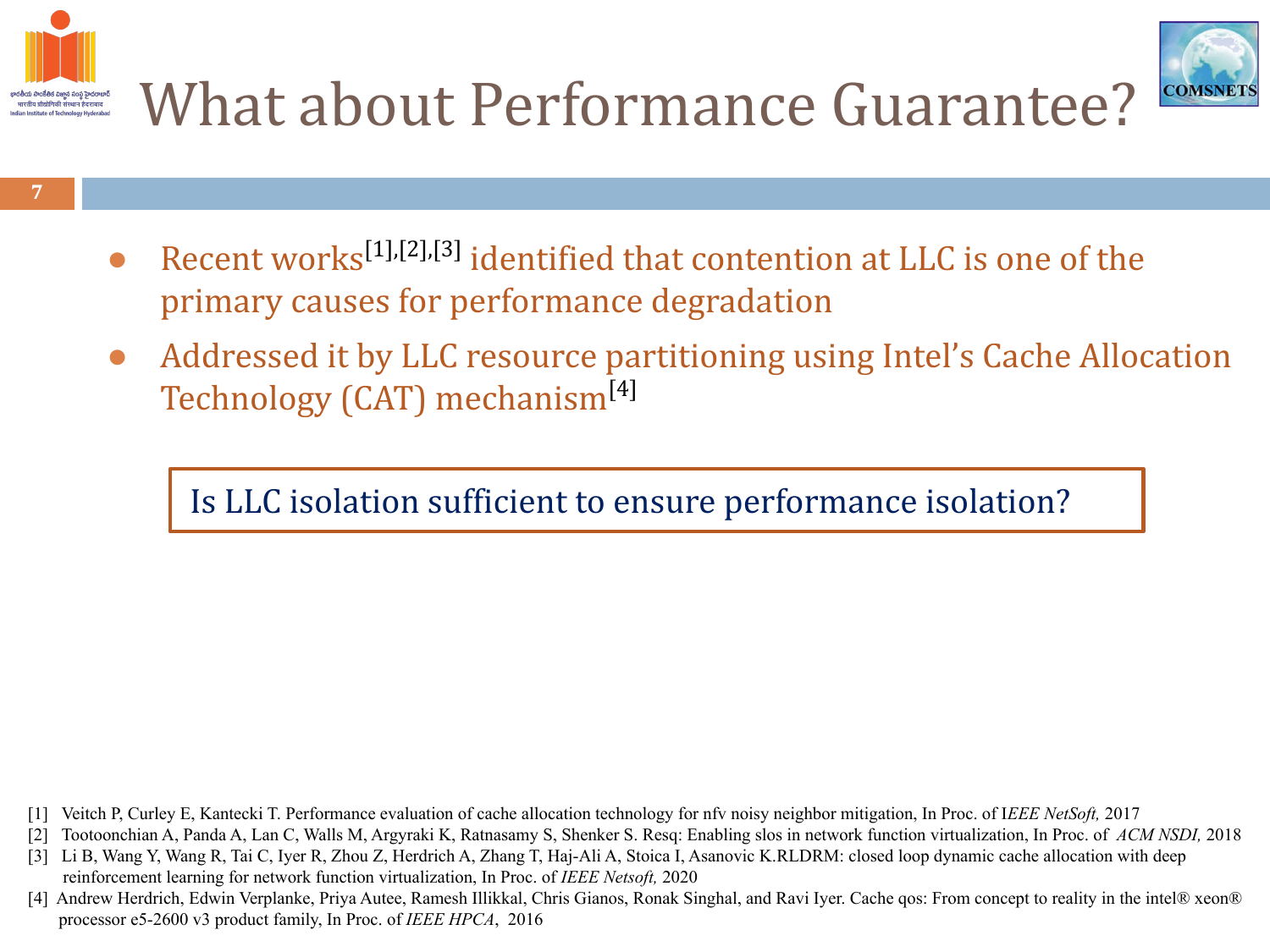

# Impact of LLC allocations on Memory Bandwidth (MB)







Controlling LLC only (using CAT) Controlling LLC as well as memory bandwidth

- Intel RDT resource partitioning technologies:
	- LLC partitioning: CAT
	- MB partitioning: Memory Bandwidth Allocation (MBA)

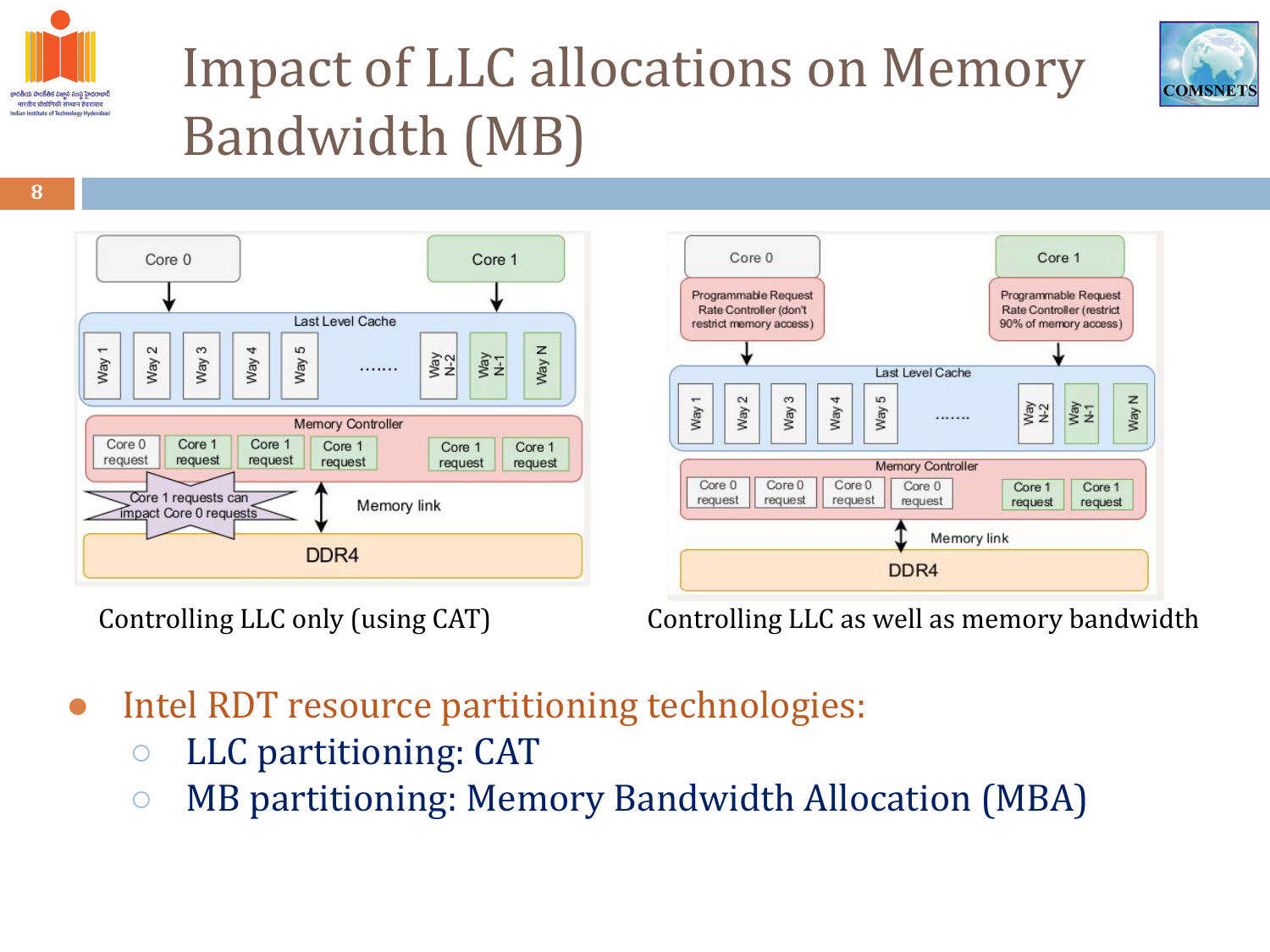

**9**

# Motivation (Importance of MB along with LLC)



- Running *Firewall* VNF and *stress-ng* (noisy neighbour) together
- Dedicated core is pinned to VNF
- When resources are not allocated to VNF (*Unmanaged*), performance drops by *45%* due to resource contentions compared to when VNF runs alone (*Benchmark*)
- Allocating *LLC only* does not always result in performance isolation due to bandwidth saturation and results in *20%* reduction in throughput



Throughput observed for Firewall VNF for various experimental scenarios (VNF is running in Node 0)

Performance of a VNF is highly dependent on both LLC and MB allocations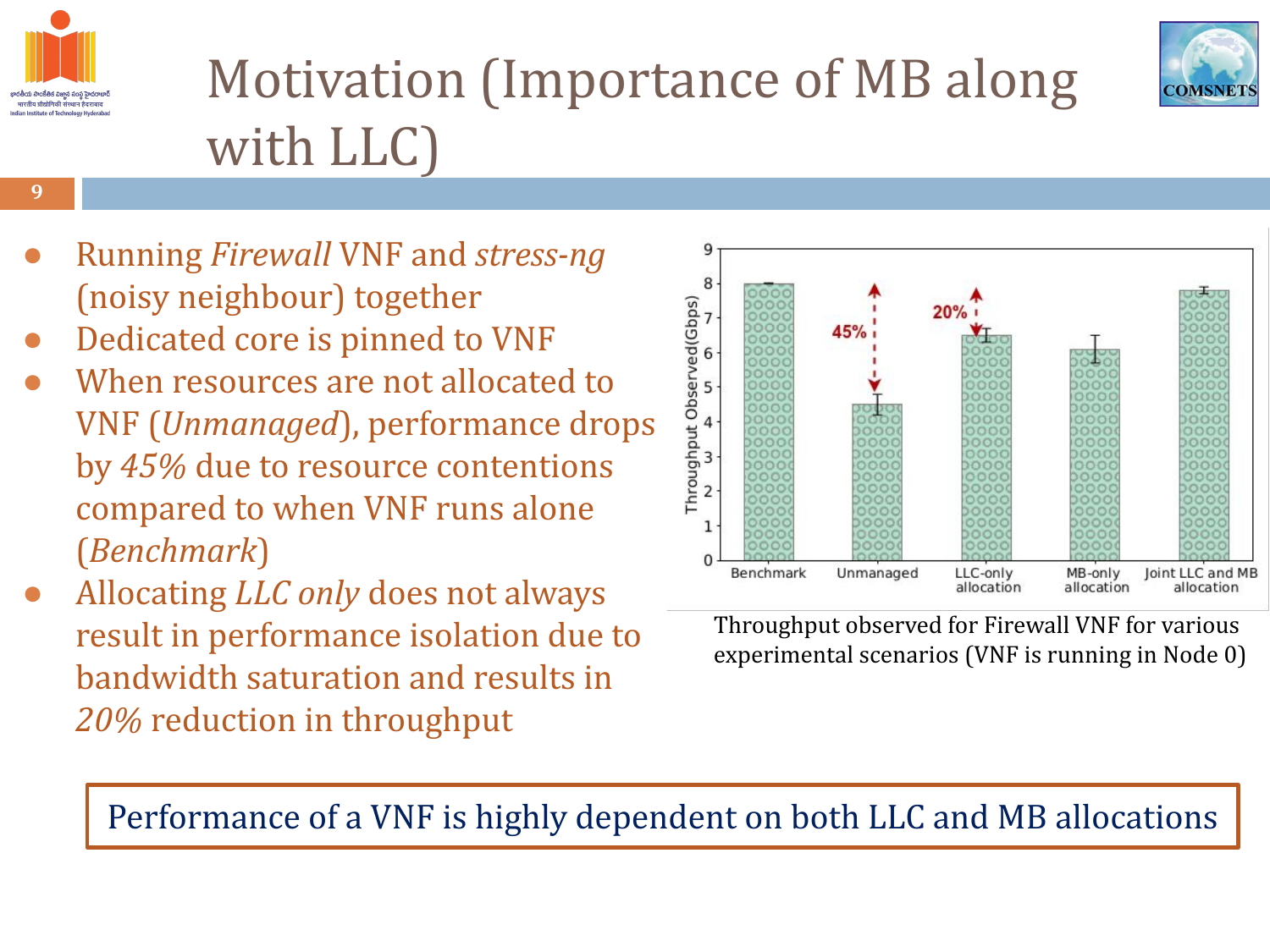



### NUMA-aware Dynamic SFC Placement (NUMASFP)



- Considers the impact of NUMA and traffic rate and figure out which SFC need to be migrated in order to improve aggregate throughput of all running SFCs
- Built on OpenNetVM<sup>[1]</sup>, a high performance NFV platform
- *● Placement engine* allocates resources and migrates SFCs among NUMA nodes
- *Resource table* maintains the allocated resources information (in terms of cores, number of LLC-ways, and percentage of MB) of each SFC
- *VNF Profiler* generates a lookup table which maps resource requirement of each VNF based on traffic rate
- [1] Wei Zhang, Guyue Liu, Wenhui Zhang, Neel Shah, Phillip Lopreiato, Gregoire Todeschi, KK Ramakrishnan, and Timothy Wood. Opennetvm: A platform for high performance network service chains, In Proc. of *ACM HotMiddlebox*, 2016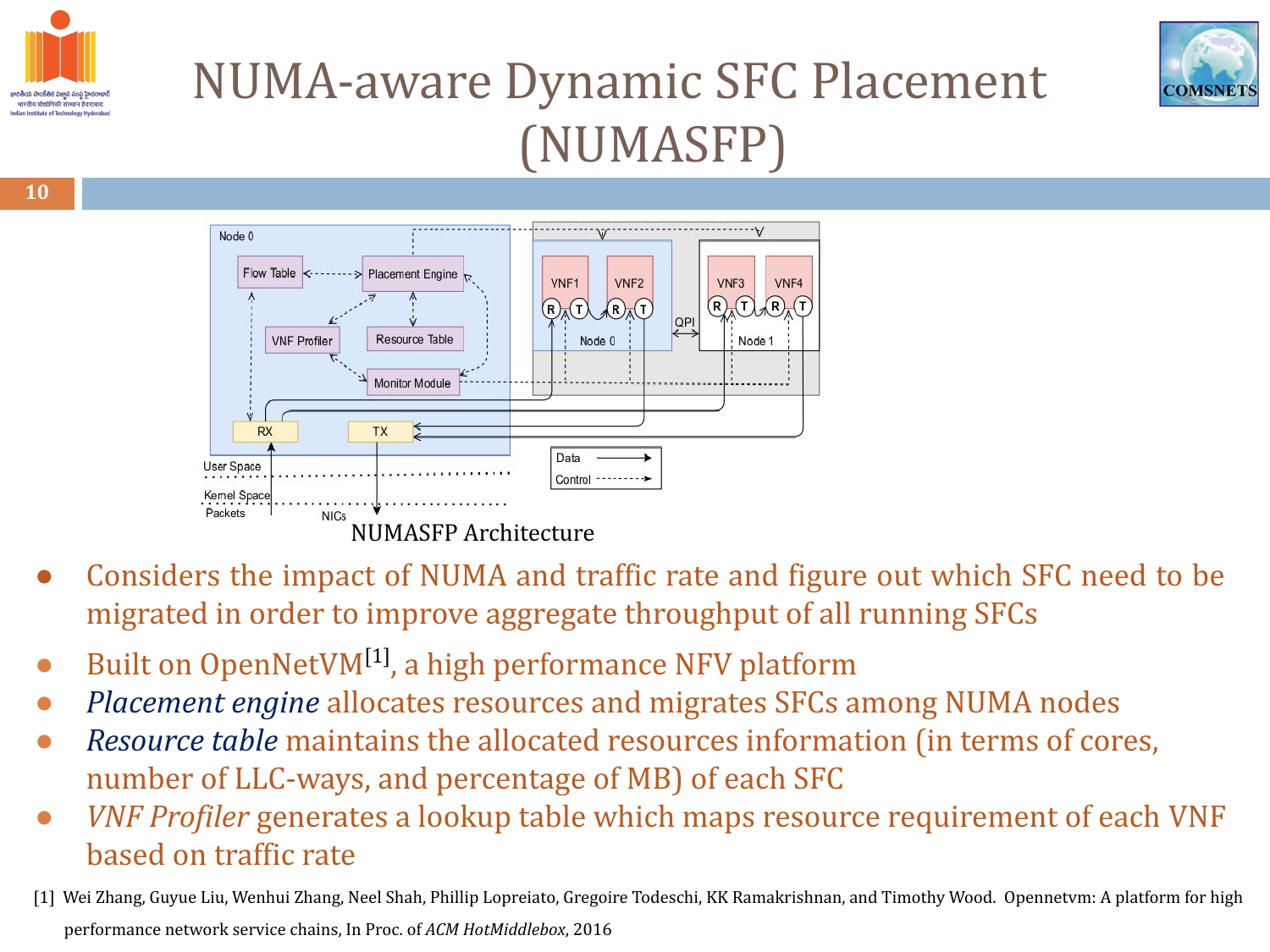



## NUMASFP Procedure

**11**

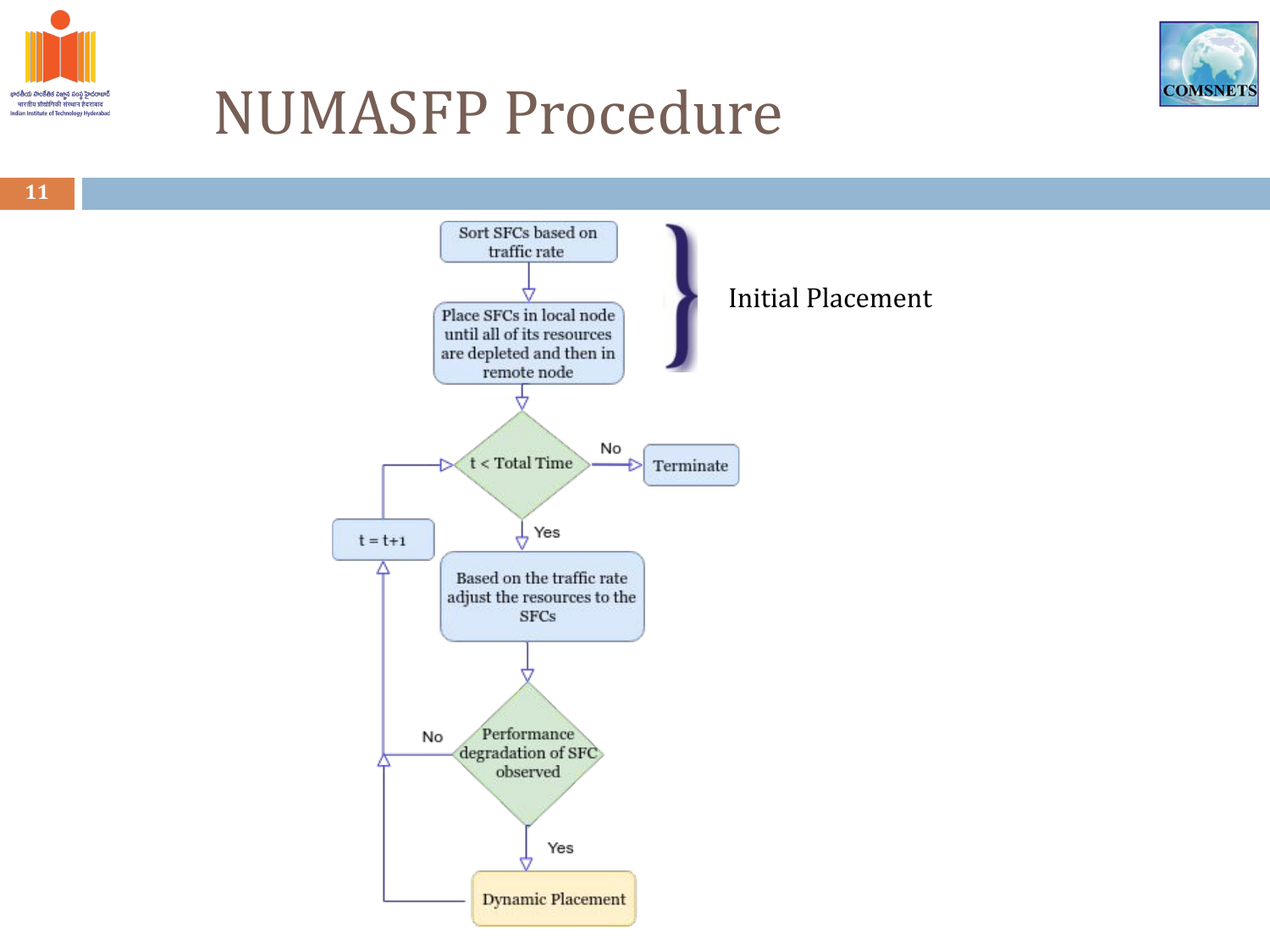



- Alternative placement mechanisms
	- *○ Node-balancing:* Places SFCs by dividing them into all nodes to balance each node's core utilization
	- *○ Node-first:* Place SFCs on the local node first until all resources are consumed and then places the SFCs on the remote node
	- *○ Octans[1]:* Place SFCs with the high traffic rates in the local node until all of its resources are depleted
- All of these approaches assume that the placement of SFCs is static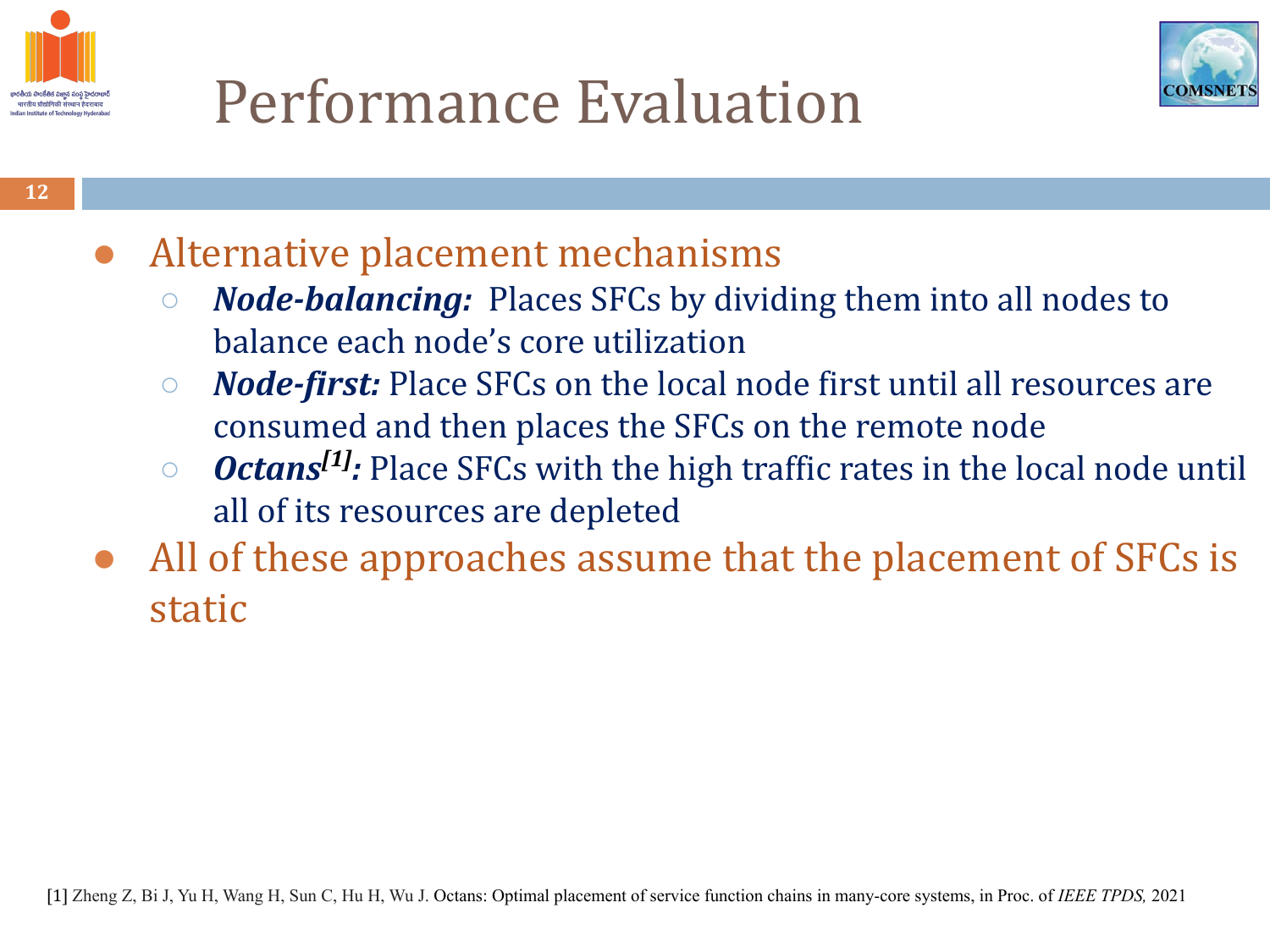



#### **13**

- Considered 20 different SFCs of length 3 each and VNFs are randomly picked from profiled VNFs[1]
- Randomly select five SFCs and place them in each server and each SFC receives traffic for 120 Secs
- *● Normalized Aggregate Throughput (NAT):* Ratio of aggregate throughput achieved for all SFCs over total offered load
- *Average Normalized Aggregate Throughput (ANAT):* Average of NAT for all time instances



#### ANAT of all servers

NUMASFP achieves 16%, 25%, and 23% more ANAT than *Octans*, *Node-balance*, and *Node-first* approaches, respectively

[1] Wei Zhang, Guyue Liu, Wenhui Zhang, Neel Shah, Phillip Lopreiato, Gregoire Todeschi, KK Ramakrishnan, and Timothy Wood. Opennetvm: A platform for high performance network service chains, In Proc. of *ACM HotMiddlebox*, 2016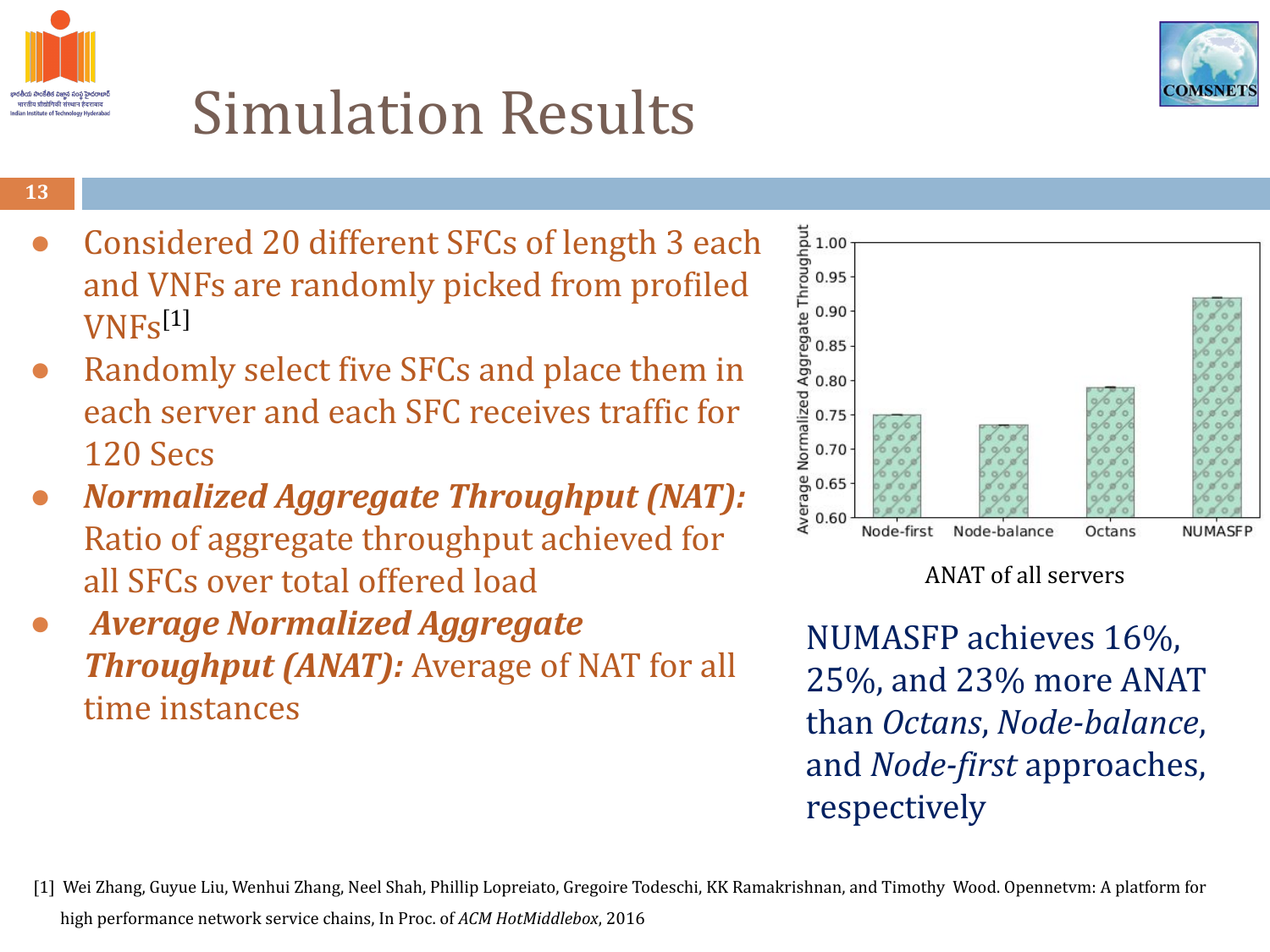

## Testbed Results



**14**



Aggregate throughput for various methods over time

- Considered 2 SFCs of length 3 each and transmitted traffic ranging from 1 Gbps to 10 Gbps independently
- At time instance 11, NUMASFP migrates SFC1 to remote and SFC2 to local node
- NUMASFP outperformance other mechanisms most of the times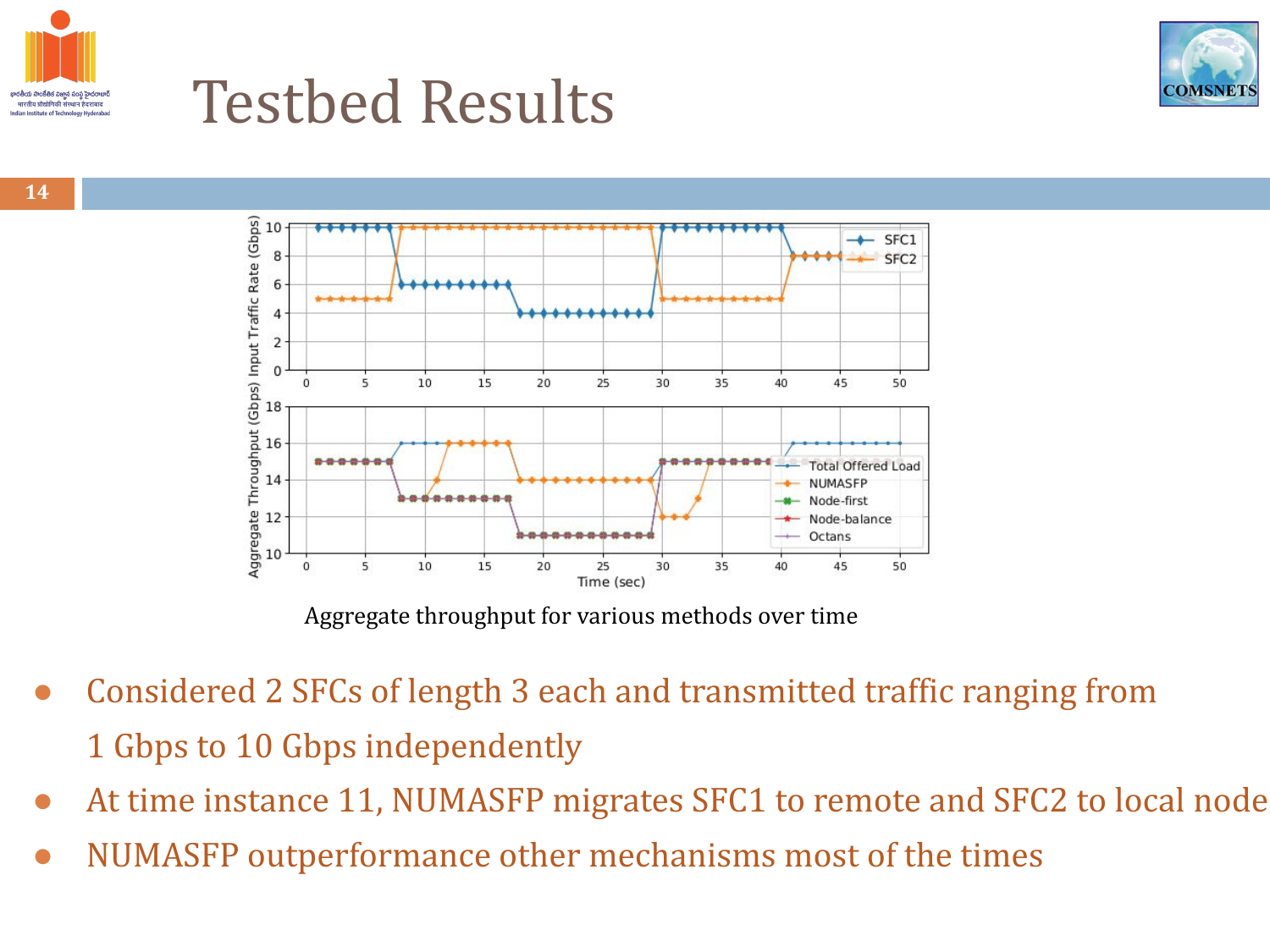



# Conclusions and Future Directions

- NUMASFP places SFCs in a many-core NVF server and dynamically migrates SFCs among NUMA nodes based on their traffic rates while maximizing the aggregate throughput of all SFCs
- Built a prototype of NUMASFP on OpenNetVM
- The evaluations of NUMASFP on testbed and simulation reveal that it provides performance guarantee while significantly improving aggregate system performance
- **Future work** 
	- ML-based solution
		- Predicting the future traffic rate and migrate accordingly to avoid ping-pong effects